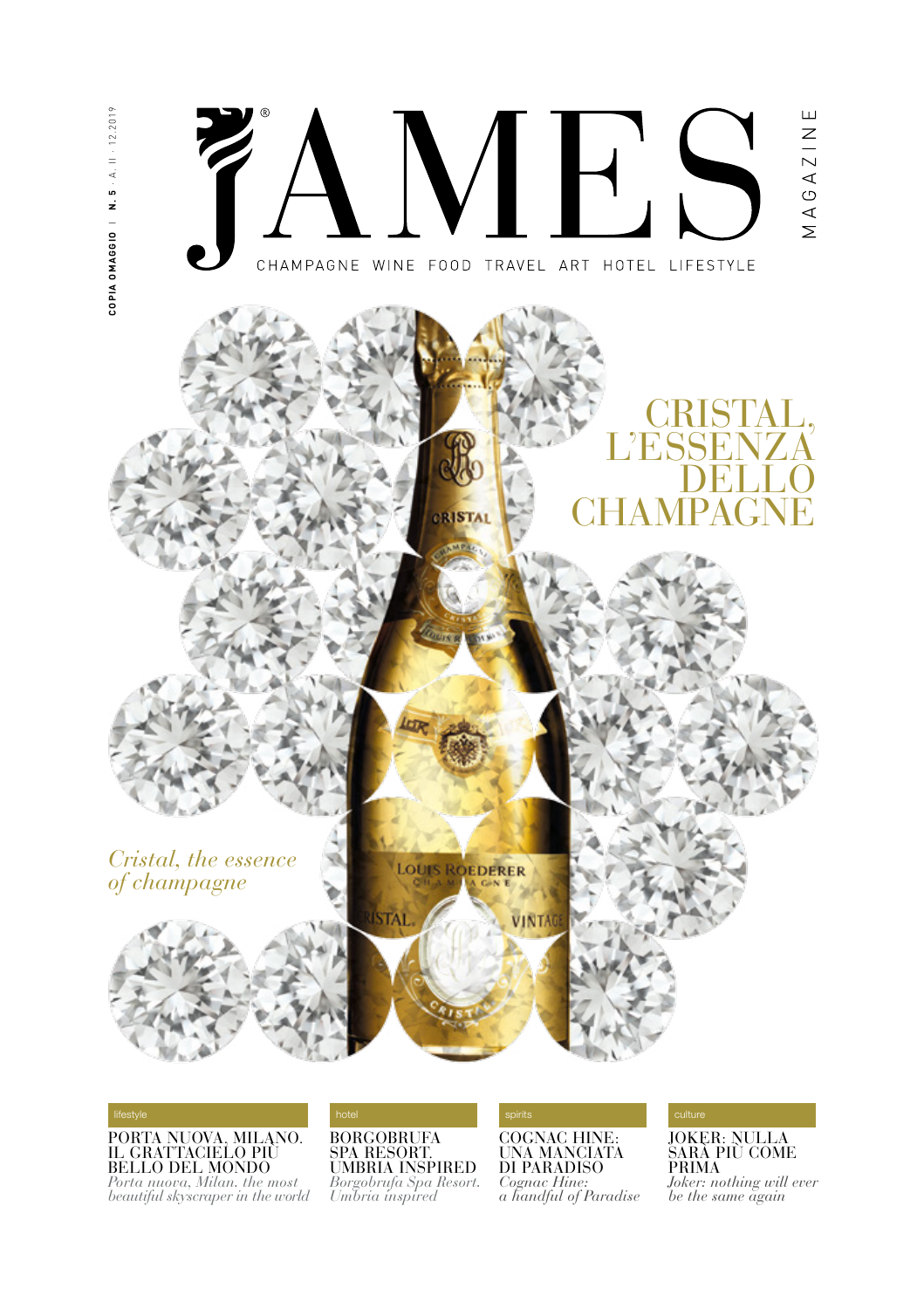<u>ನ್ನ</u>



La Maison Hine nel suo Paradiso custodisce 70 damigiane che coprono più di un secolo di storia, dal 1850 al 1953. E dal Para diso talvolta qualche anima si unisce alle altre per dar vita a Co gnac sartoriali, che il maître de chai (maestro di cantina) crea su richiesta. Qualche pregiatissimo assemblage sarà anche custodi to a Buckingham Palace o in qualche altra tenuta di Elisabetta II, poiché Hine è la sola etichetta di Cognac che possa fregiarsi del sigillo Royal Warrant, cioè del titolo di fornitore ufficiale della Casa Reale d'Inghilterra.

Ma è il momento di risalire in superficie, sotto il cielo eternamente cangiante della Charente, e calpestare il suolo da cui tutto nasce. Un suolo così bianco che potrebbe anche accecarci. Calcareo e ricco di gesso. Un terroir formidabile, vitato tra Grande Champa gne e Petite Champagne per oltre 70 mila ettari. Eppure qui è colti vato in gran parte un vitigno a bacca bianca modesto, dal nome un po' striminzito, Ugni Blanc, con cui è stato battezzato. Tuttavia, da questo povero Trebbiano di origini toscane in Francia hanno estrat to un nobile, anzi regale distillato. La sua elevata acidità e la bassa concentrazione di zuccheri sono perfetti per la distillazione e quindi per ottenere il Cognac. Tutto il processo avviene quasi di corsa. Dopo la vendemmia, il mosto fermenta su lieviti selezionati in media per 10 giorni e quindi viene trasportato dove avviene il processo in due fasi di distillazione. Distillazione, che da disciplinare non può concludersi entro marzo. È una corsa contro il tempo per ottenere, tuttavia, un'acquavite di rara longevità.



spirits

Maison Hine keeps 70 carboys in its Paradise, which cover ver a century of history from 1850 to 1953. And occasionally some souls from the Paradise blend with the others to produ e a designer Cognac, which the maître de chai (cellar master) reates on request. A few of these precious blends are also kept at Buckingham Palace or one of Elisabeth II's other esta es, as Hine is the sole label of Cognac, which can boast the oyal Warrant seal, that is the title of official supplier to the oyal Household of Great Britain.

Quando parliamo di Cognac forse il luogo mi gliore dal quale cominciare è "Il Paradiso". Un antro buio, dove oltre una grata di ferro sono conservate le bonbonnes, damigiane di vetro, grandi fiaschi ricoperti di polvere, con legato un cartellino che riporta la data del contenuto. "Il Paradiso" è il caveau di ogni maison di Cognac. La maturazione del distillato della Charente, la regione a Nord di Bordeaux, non tanto lontana dall'Oceano Atlantico, non può, infatti, durare più di 60 anni. Altrimenti il Cognac dà di matto... e diventa praticamente imbevibile. Tuttavia, se travasato nelle bonbonnes, la sua anima si con serva intatta. Chissà se tutto questo ha anche a che fare col fatto che nel sito di Angeac-Cha rente, poco lontano dalla città di Cognac, sono stati ritrovati dai paleontologi più di 7.500 fossili di 40 specie diverse di dinosauri. L'ultimo nel luglio del 2019. In questa regione, insomma, il trascorrere del tempo evoca sempre curiose suggestioni, emozioni e scoperte.



When we talk of Cognac, perhaps the best pla ce to start is "Il Paradiso". A dark cavern, whe re beyond an iron grating lie the bonbonnes, glass carboys, large, dust-covered flasks with a tag tied to them giving the age of the conten ts. "Il Paradiso" is the cellar of each House of Cognac. The ageing process of the distillate in the region of Charente, north of Bordeaux not far from the Atlantic Ocean, cannot take more than 60 years. Otherwise the Cognac goes mad... and becomes practically undrinkable. However, if decanted into the bonbonnes, its heart and soul remain intact.

Who knows if all this has anything to do with the fact that on the site of Angeac-Charente, not far from the town of Cognac, palaeontolo gists have found over 7,500 fossils of 40 diffe rent species of dinosaurs. The last was found in July 2019. In other words, the passing of time in this region evokes unusual charms, emotions and discoveries.

But now it's time to return to ground level beneath the ever lear sky of Charente and walk the soil where it all begins. Such white soil could even blind us. A lime soil, rich in chalk. A fantastic terroir, stretching for over 70 thousand hectares between Grande Champagne and Petite Champagne.

Yet here they mainly cultivate a modest white grape variety, with the rather skimpy baptismal name of Ugni Blanc. However, from this poor Trebbiano of Tuscan origin, in France they have extracted a noble, or should I say regal distillate. Its high level of acidity and low concentration of sugars make for per fect distillation to obtain Cognac. The entire process is almost carried out in a hurry. After the harvest, the must ferments on selected lees for 10 days on average and is then taken to where double distillation is carried out. Distillation must end by law before the end of March. This is a race against time to obtain an eau-de-vie of rare longevity.